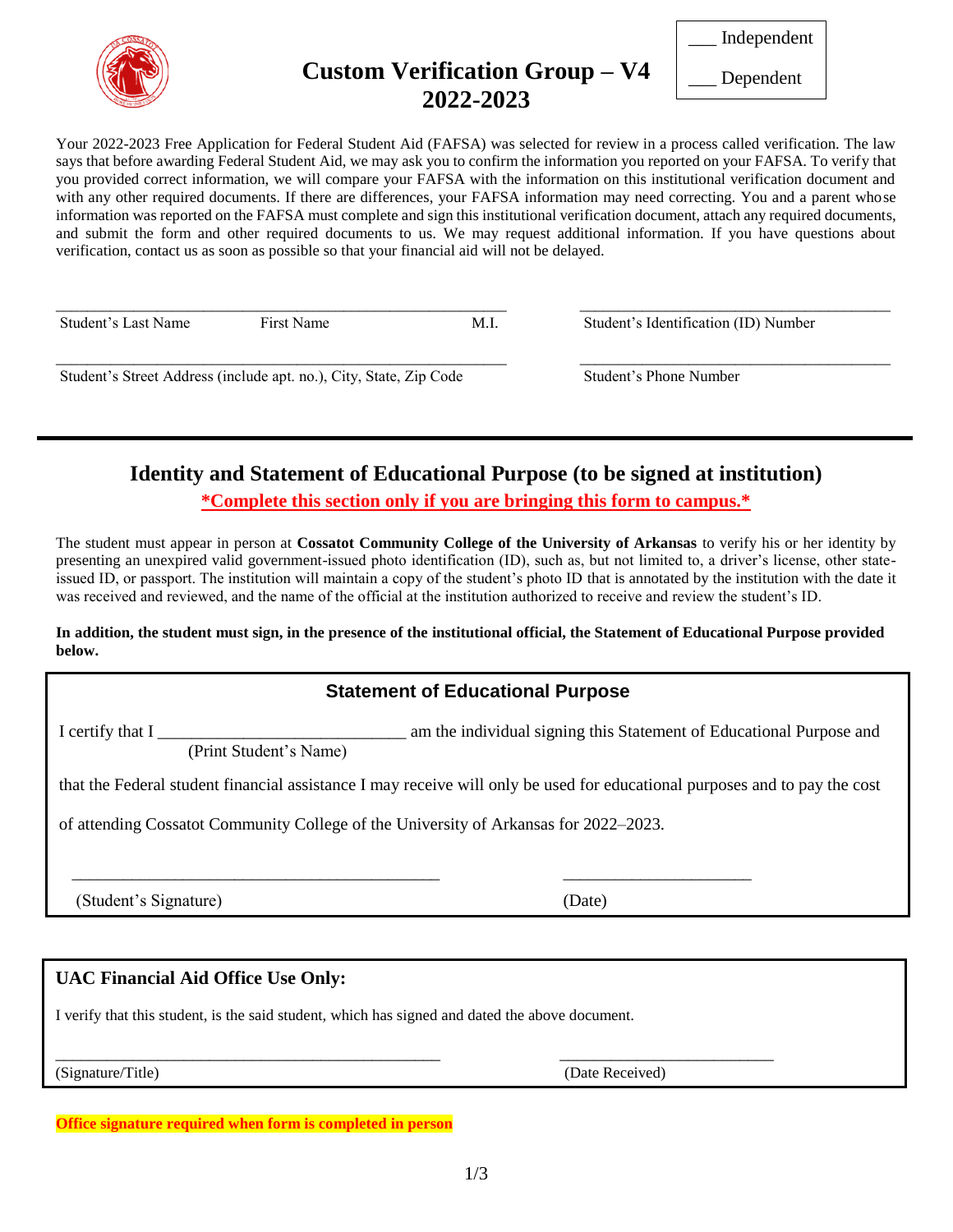### **Identity and Statement of Educational Purpose (To Be Signed in the Presence of a notary)**

**\*Complete this page only if you are mailing in this form.\***

If the student is unable to appear in person at Cossatot Community College of the University of Arkansas to verify his or her identity, the student must provide to the institution:

- (a) A copy of the unexpired valid government-issued photo identification (ID) that is acknowledged in the notary statement below, or that is presented to a notary, such as, but not limited to, a driver's license, other state-issued ID, or passport; and
- (b) The original Statement of Educational Purpose provided below, which must be notarized. If the notary statement appears on a separate page than the Statement of Educational Purpose, there must be a clear indication that the Statement of Educational Purpose was the document notarized.

| <b>Identity and Statement of Educational Purpose</b>                                                                    |        |  |  |
|-------------------------------------------------------------------------------------------------------------------------|--------|--|--|
| am the individual signing this Statement of Educational Purpose<br>I certify that $I_{\perp}$<br>(Print Student's Name) |        |  |  |
| and that the Federal student financial assistance I may receive will only be used for educational purposes and to pay   |        |  |  |
| the cost of attending Cossatot Community College of the University of Arkansas for 2022-2023.                           |        |  |  |
|                                                                                                                         |        |  |  |
| (Student's Signature)                                                                                                   | (Date) |  |  |
|                                                                                                                         |        |  |  |
|                                                                                                                         |        |  |  |
| <b>Notary's Certificate of Acknowledgement</b>                                                                          |        |  |  |

| State of City/County of City/County of                  |                                                         |                                                             |
|---------------------------------------------------------|---------------------------------------------------------|-------------------------------------------------------------|
|                                                         |                                                         | (Date)                                                      |
|                                                         |                                                         | personally appeared,                                        |
|                                                         | (Notary's Name)                                         |                                                             |
|                                                         |                                                         | and provided to me on the basis of satisfactory evidence of |
| (Printed Name of Signer)                                |                                                         |                                                             |
|                                                         |                                                         | to be the above-named person who signed the                 |
|                                                         | (Type of unexpired government-issued photo ID provided) |                                                             |
| foregoing instrument. WITNESS my hand and official seal |                                                         |                                                             |
|                                                         |                                                         | (Seal)                                                      |
|                                                         |                                                         |                                                             |
|                                                         |                                                         |                                                             |
|                                                         |                                                         |                                                             |
|                                                         |                                                         |                                                             |
|                                                         | (Date)                                                  | (Notary Signature)                                          |